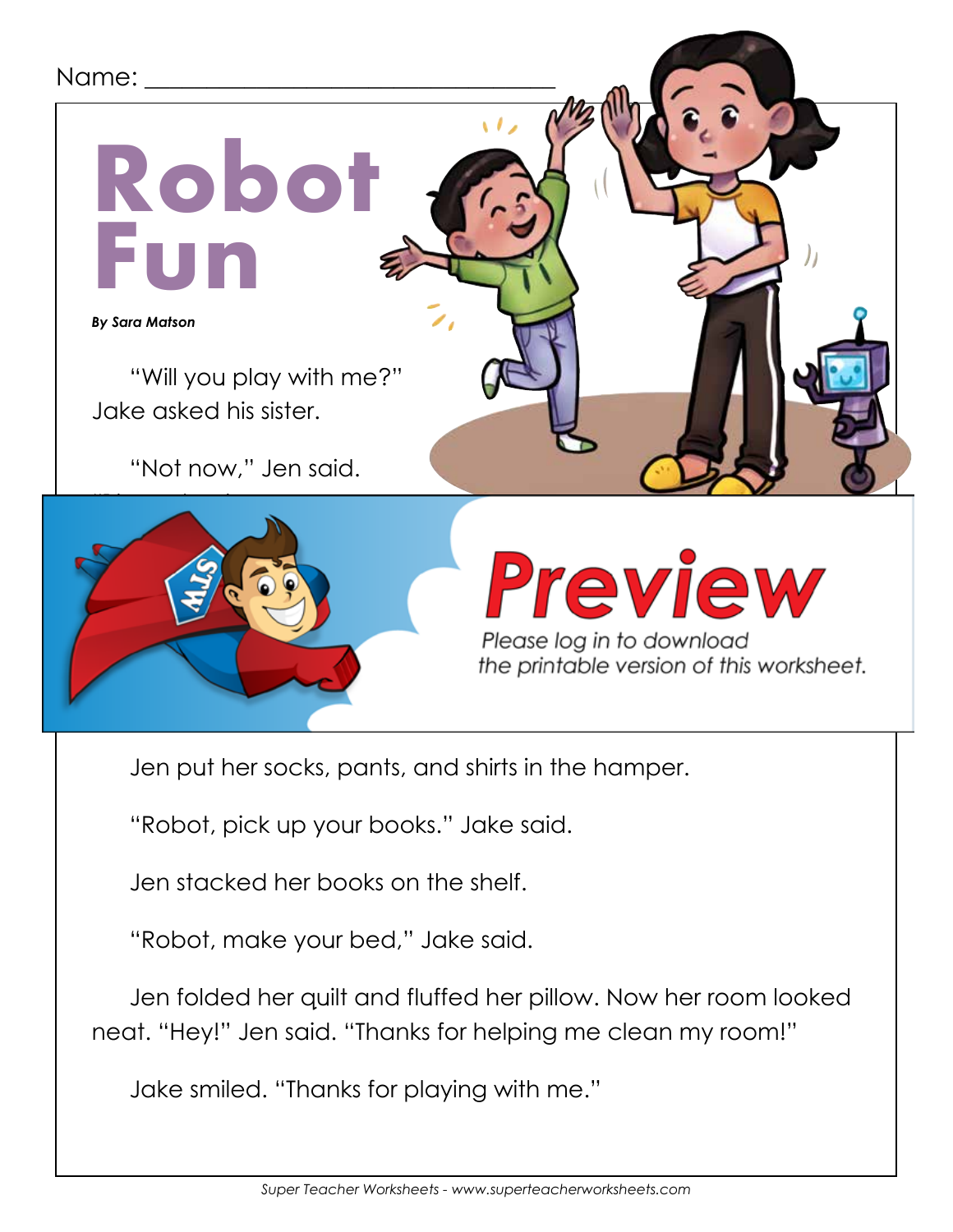#### Name: \_\_\_\_\_\_\_\_\_\_\_\_\_\_\_\_\_\_\_\_\_\_\_\_\_\_\_\_\_\_\_\_\_\_\_

# **Robot Fun**

*By Sara Matson*

- **1.** What is this story mostly about?
	- **a.** Jake cleans his sister's room.
	- **b.** Jake pretends he's a robot.
	- **c.** Jake and Jen make cleaning a bedroom into a game.
	- **d.** Jen tells Jake how to clean his room.



- Jake tells Jen to pick up her clothes.
- \_\_\_\_\_\_\_\_\_ Jake tells Jen to pretend she's a robot.
- \_\_\_\_\_\_\_\_\_ Jen stacks her books on the shelf.

\_\_\_\_\_\_\_\_\_ Jen thanks Jake for helping her.

- **4.** How did Jen feel about cleaning her room in the beginning of the story?
	-
	- **a.** She thought it was fun. **b.** It made her very tired.
	-
	- **c.** It made her feel angry. **d.** She thought it was boring.